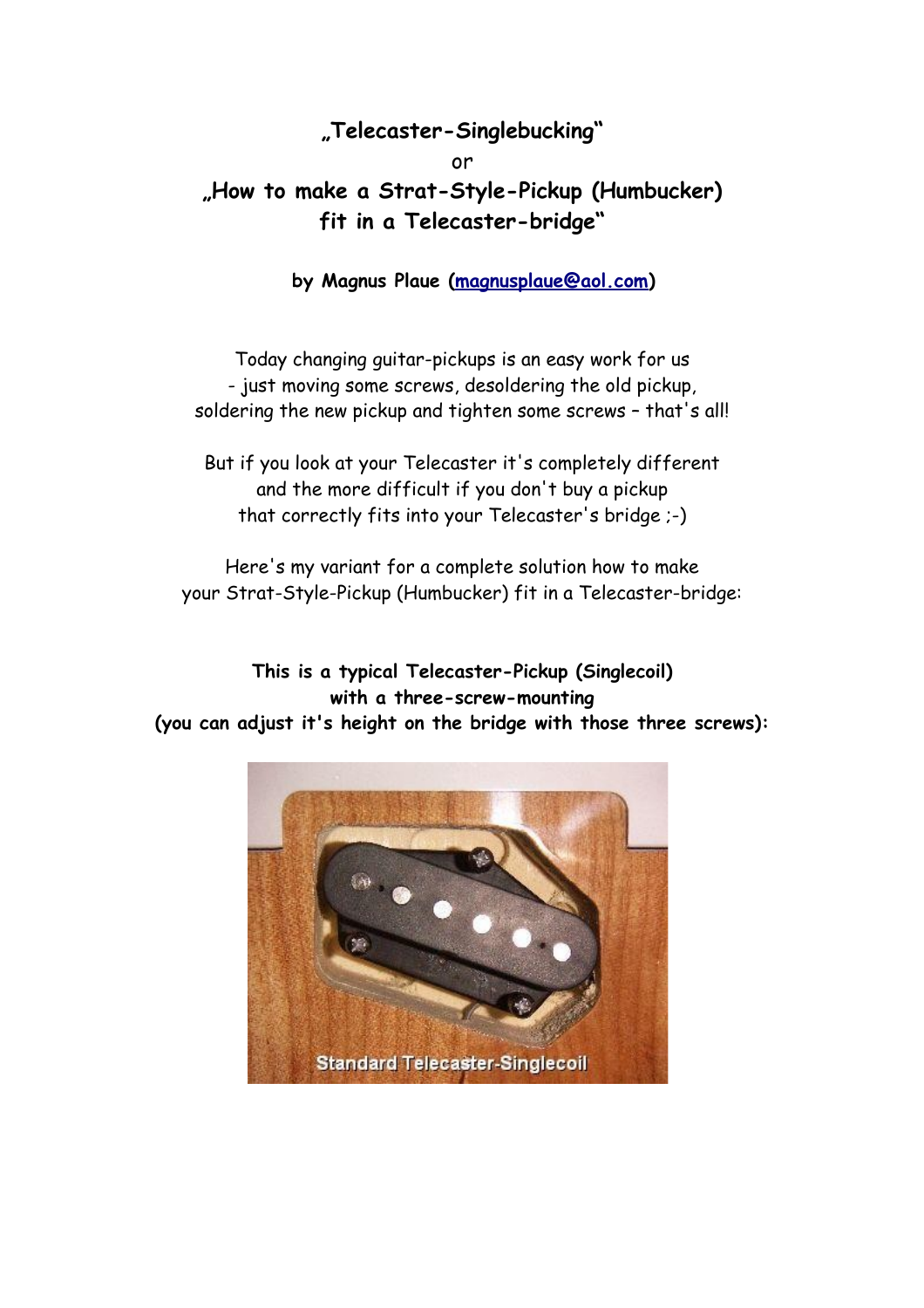**As you can see on this picture the new humbucker doesn't fit** in this Telecaster because of its usual "mounting-ears" **left and right of the pickup - just too big for this shape...**



## **With the following tools you can fix your problem:**

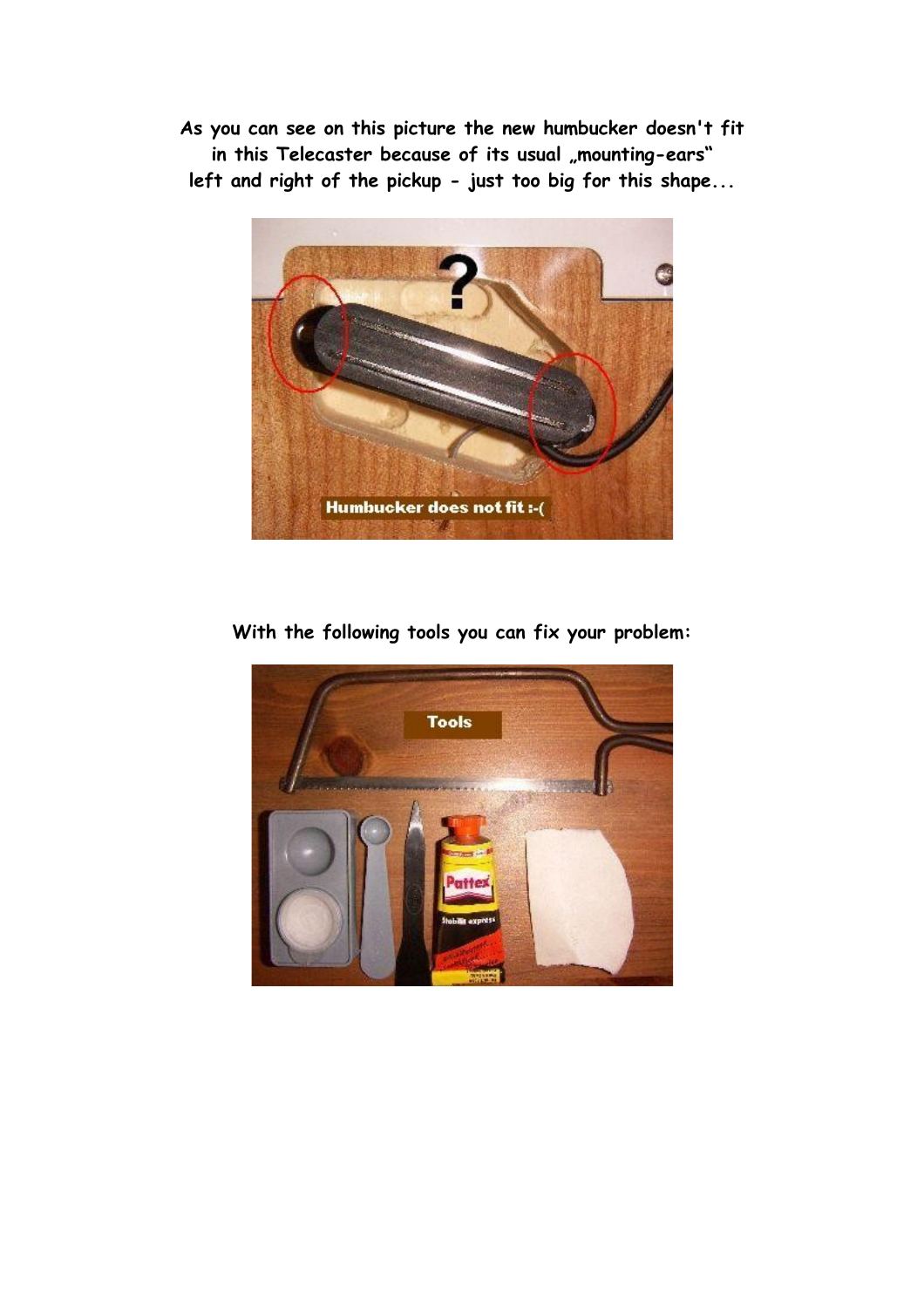

**The first step is to remove the old pickup completely from its mounting-plate**

**After this step it should look like that:**

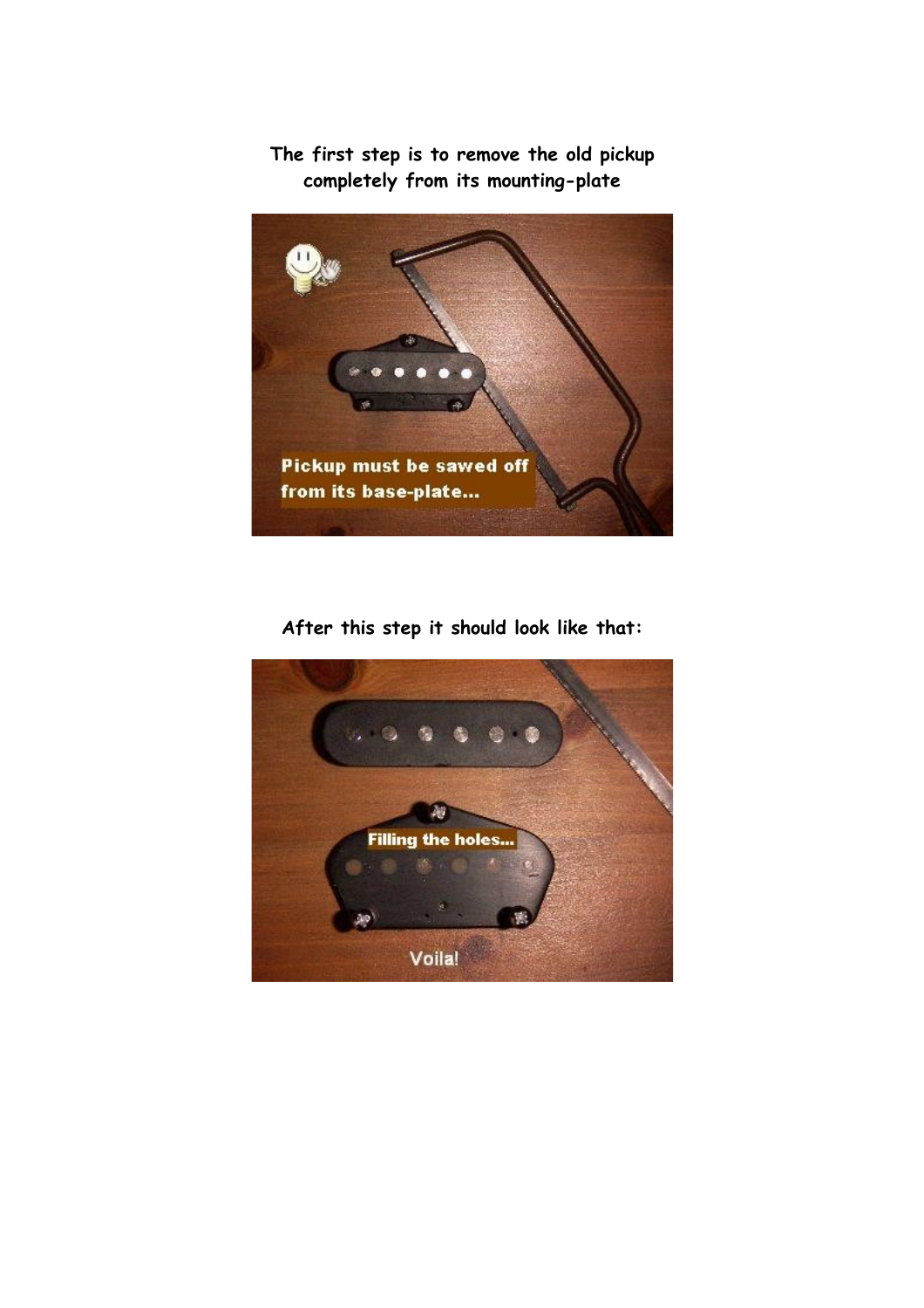**Now we have to cut off the humbucker's ears (It doesn't help to stretch them – just a german idiom ;-) :**



**After this step it should look like that:**

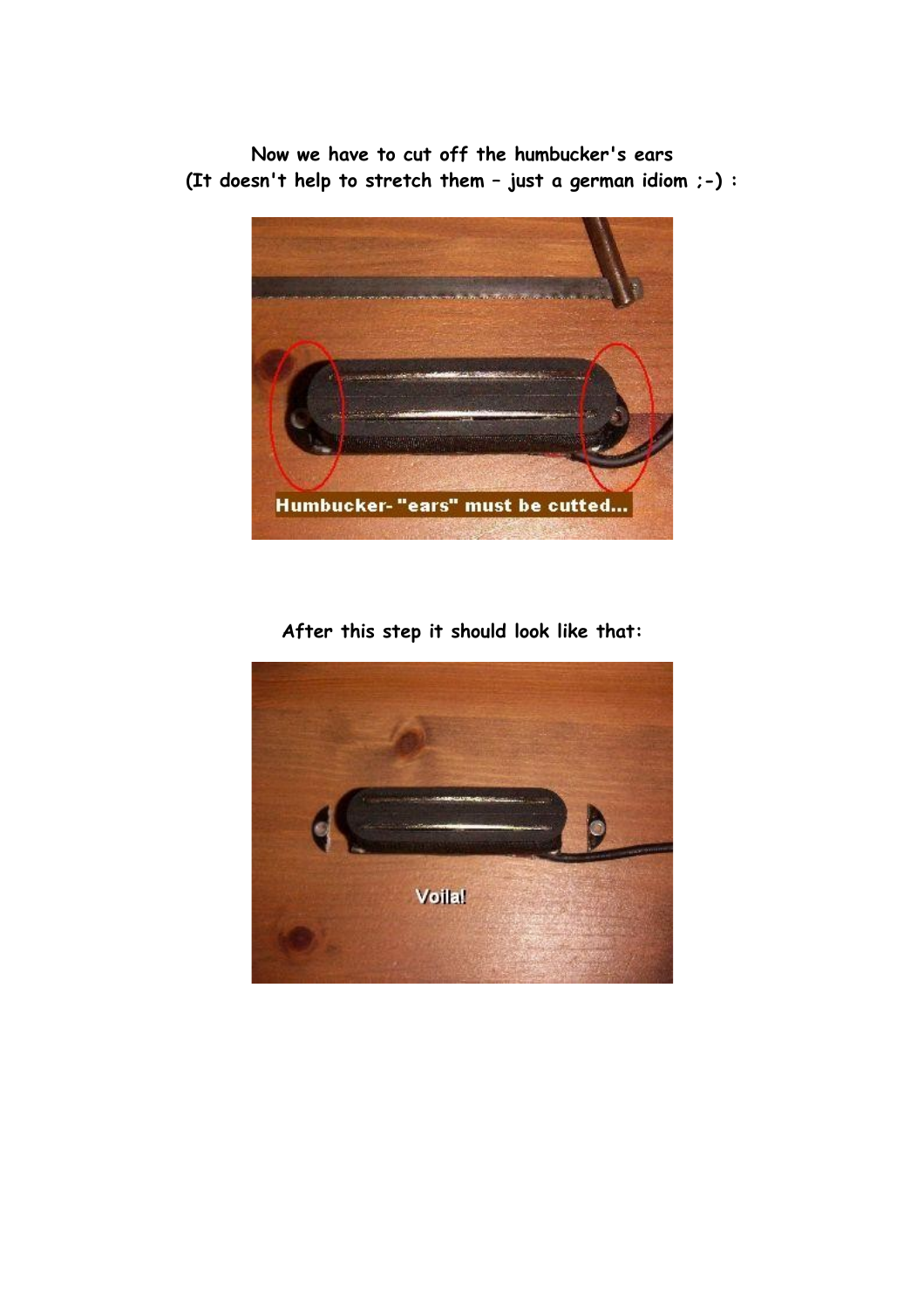

**The next step is to grind the edges of the pickup (carefully!)**

**Subsequently the magnet of the old pickup has to be removed – otherwise it would influence the new pickup in a negative way! A hammer may do a good job (only if you use it carefully ;-)**

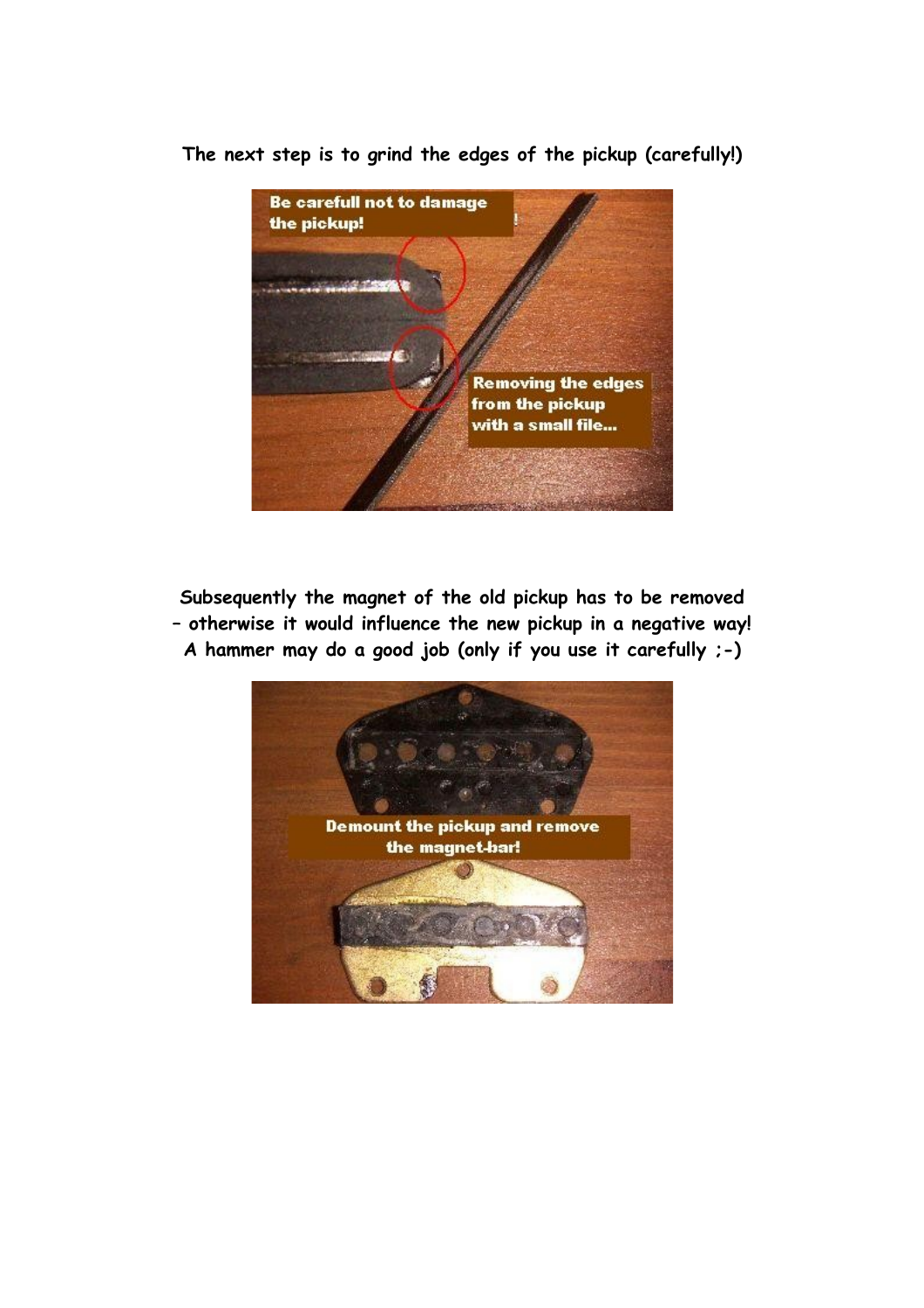**The bottom metal-plate can be grinded a bit and a new iron-dot with a short cable can be placed:**



**Now we have to mount a spacer where the magnet once was fitted... The old pickup-plate should do a great job here now! (Of course I removed the old polepieces before):**

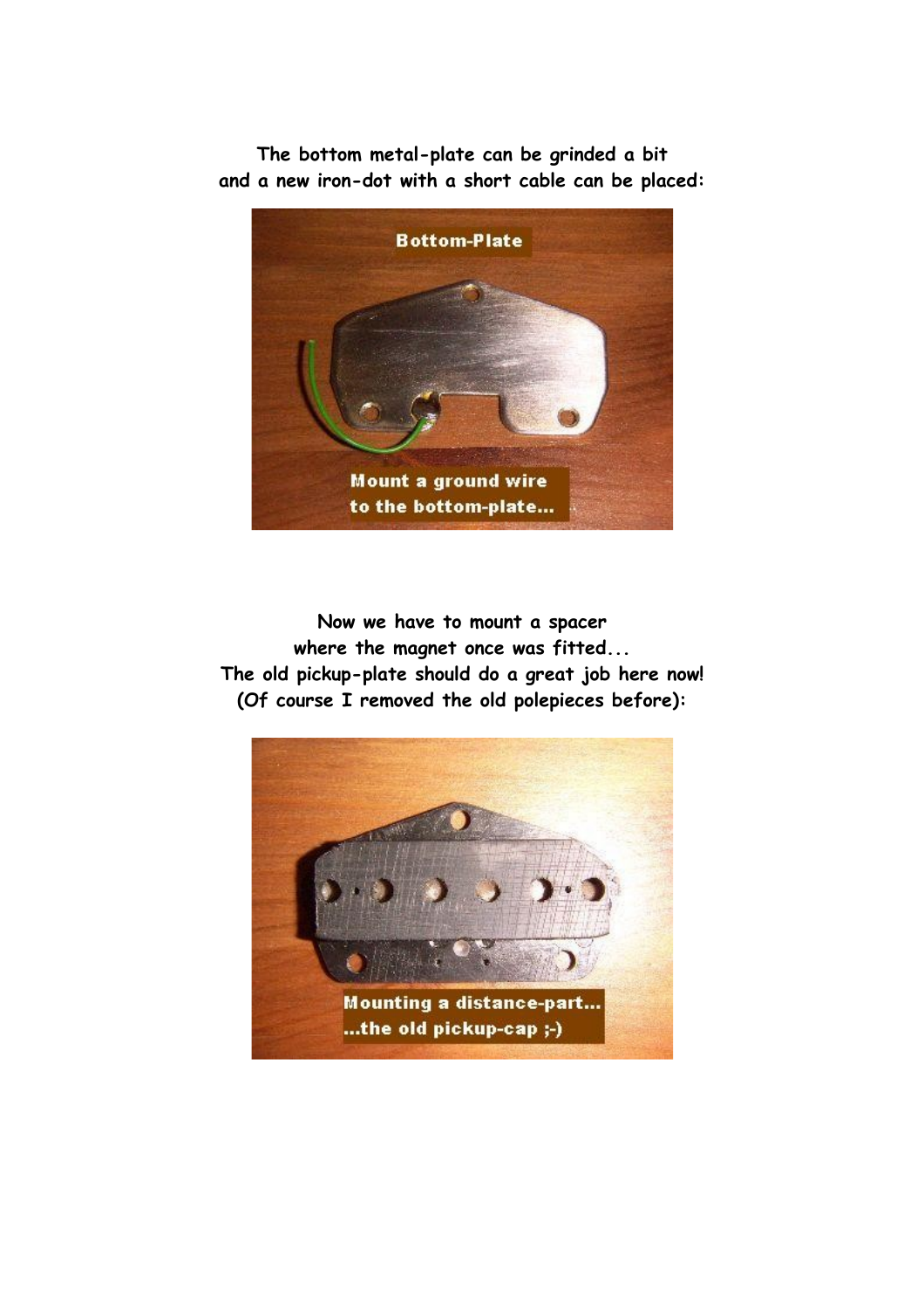**The next step is to glue the plastic bottom-plate on top of the new spacer...**

**The screws and springs do a good job with their pressure while the epoxy is drying:**



**Subsequently the new pickup can be fixed with epoxy** (On this picture: a Humbucker in Singlecoil-size with "blades")

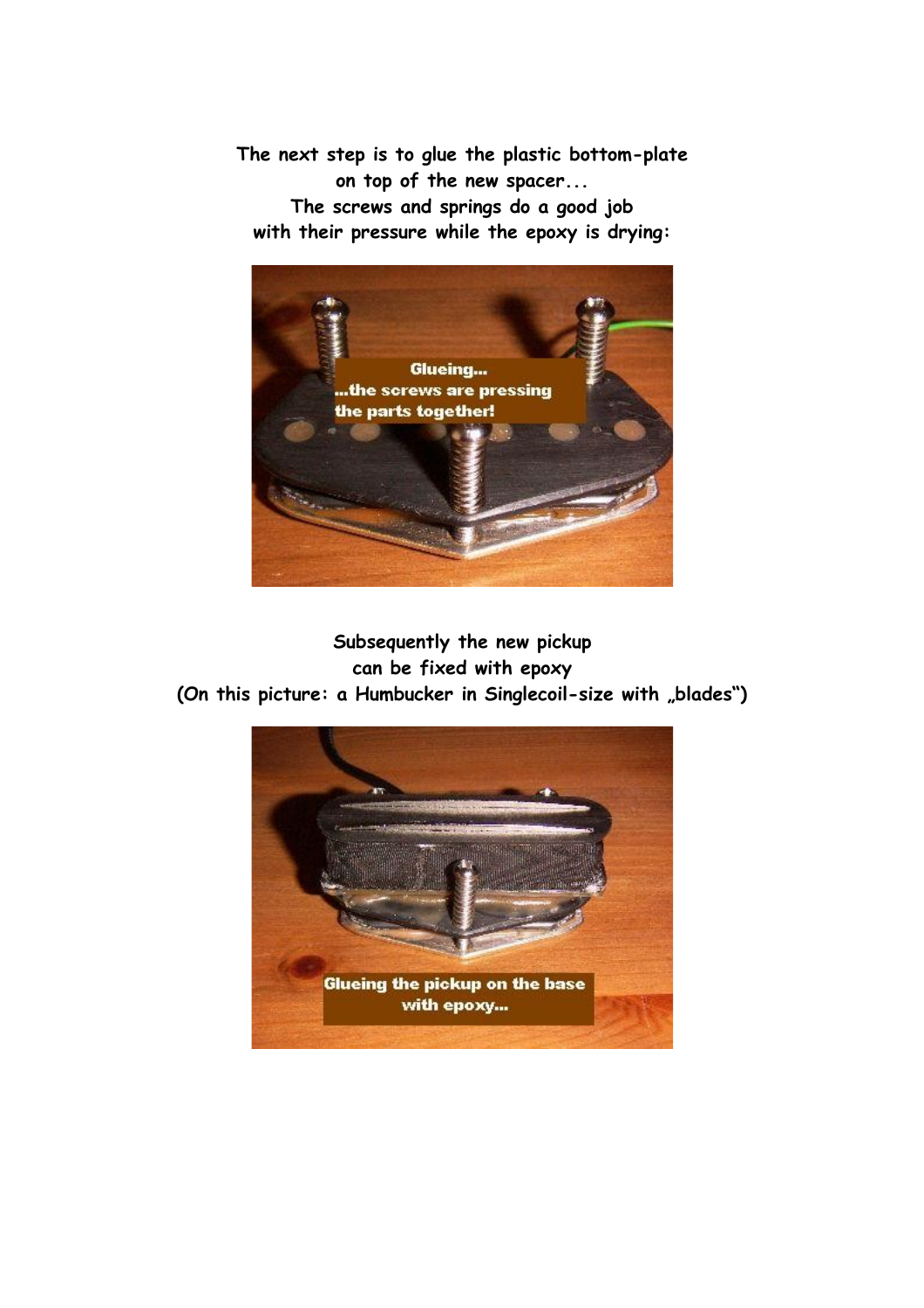**At last you have to solder the green ground-wire to the ground-connection on your new pickup. Now the screws - which are connected to the plate carry the signal to the bridge and strings to eliminate hum.**



**The pickup wire can be installed like before through the cable-mounting-hole.**

**It should look like this finally:**